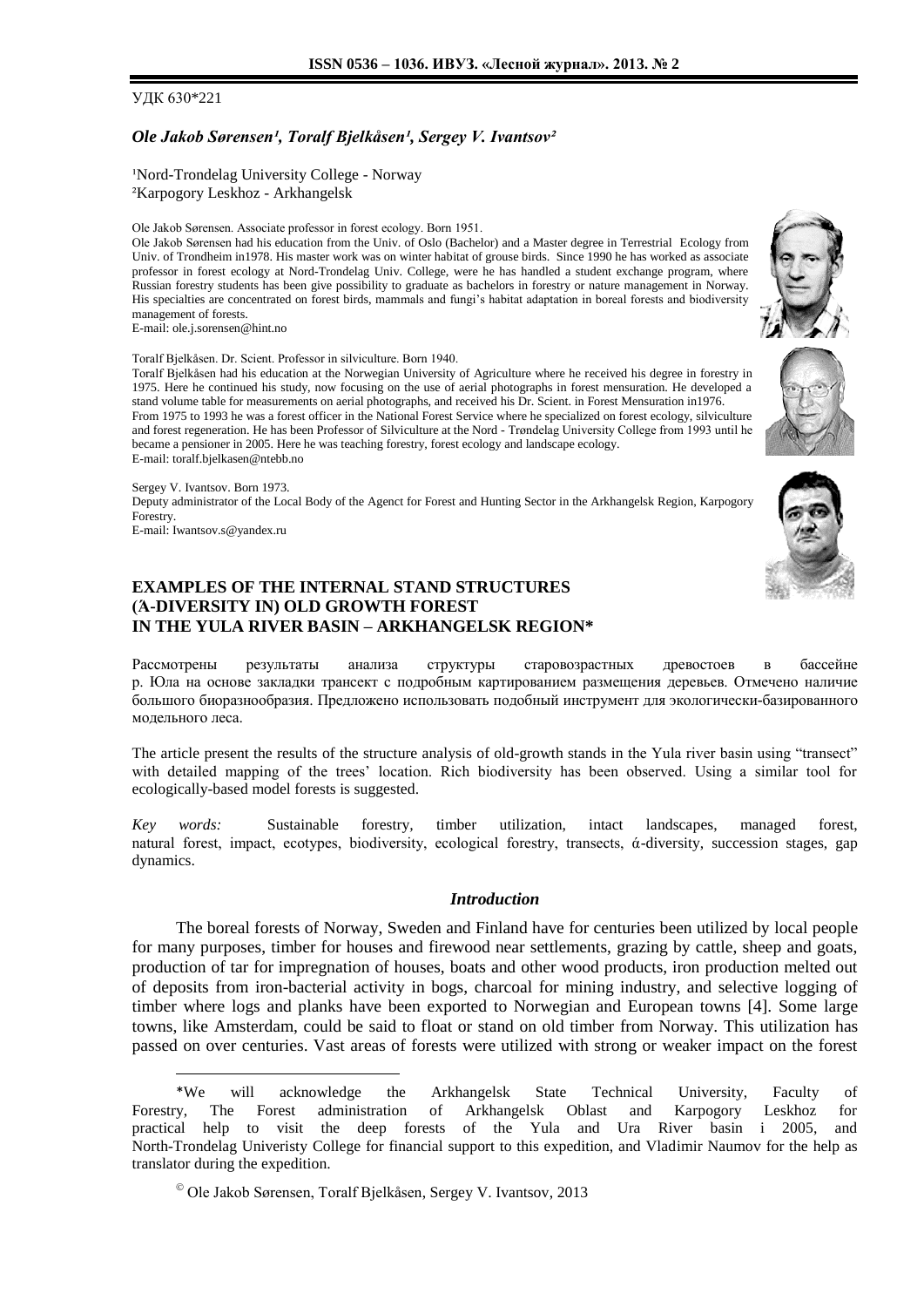structure until also small sized timber were taken into use in the late  $1800<sup>th</sup>$  for paper production. Selective logging, followed by natural regrowth, was though the dominant forestry practise until the mid 1900<sup>th</sup> when clear cutting, regrowth secured by planting of tree-nursery produced trees and intensive cultivation of young stands, became the dominant way of tree harvesting and forest production.

This long time utilization of timber have modified and simplified structure and tree composition of Fennoscandic boreal forests in many ways. Today natural old growth forests with little impact of human activity are seldom found, and mainly in high elevation forests, (near tree line to the mountains), far from human settlements. They are often of small size and scattered in a way that hardly create a forest landscape, and if so - only as narrow belts of trees/forest at the higher elevations. They only represent types of north-boreal forests, and not the diversity of boreal forests that is distributed from south to north and different local ecotypes that could have been found in Fennoscandia.

With a new attitude to, and new definition of the concept *Sustainable forestry*, following the United Nations convention of sustainable development [4], and the Rio-convention of Protection of biodiversity [6], a need to obtain better knowledge of the ecology in natural developed boreal forests has aroused. Such knowledge is of importance if the concern of biodiversity should be implemented in forestry practise. Ideologically a new practise for sustainable forestry, called *ecological forestry*, should be able to copy forests composition at landscape and stand level. This is a difficult task to solve in managed forest, but anyhow regarded as an important tool to maintain biodiversity in managed forests and earlier suggested by Rolstad [3] and Seymoure and Hunter [5]. Today, knowledge of stand structures and natural forest mosaics at landscape level for forests similar to our Fennoscandian boreal forests can only be obtained from similar forest types in North-West Russia, the areas from where the boreal, Fennoscandian flora, fauna and fungi mainly have been recruited.

The aim of this study was to test out a method and document tree structure and forest composition of some common, natural, old growth stands from the boreal taiga zone of Archangelsk region.

#### *Study area*

This paper presents results from an excursion into the river basin of Yula and Ura in Pinega and Vinogradovsky rajons in Arkhangelsk Oblast in the spring of 2005 [2].

In this area the terrain is flat or gently sloping. The soil is fine grained, dominated by the silt fraction. The climate is continental, with a precipitation of 400…500 mm per year. Spruce is the dominant tree species. It forms pure stands, but also stands mixed with pine. Pure pine stands occur on sites were the terrain lies higher than the surroundings and the ground water lies deeper in the ground. Broad-leaved species are scarce, but birch is present especially in early succession stages. Most stands are in medium or late succession phases, and often the succession dynamics were complex and intriguing to interpret.

Forest fires are causing the severe disturbances in the forests here. During our five days in the field, we observed one location where a forest fire had swept over a vast area, killing all spruce and birch trees, whereas most of the pine trees had survived. Minor disturbances caused by wind and parasitic fungi were observed on several spots. Most common was wind-thrown, single trees, but spots of 1-2 hectares where all trees had been wind-thrown, were also observed. Due to severe drought the last years, dead or dying spruce trees occurred rather frequently. On sites with dead or stressed trees, bark beetles now were attacking and killing additional trees.

# *Methods*

We measured transects of forest according to the method used by Huse [1] for natural pine forests of the Pasvik Valley in Finnmark, Norway, but now in spruce-dominated forests. Each transect measured was 10 by 50 m. On each transect all standing trees higher than 1m, tree height and diameter at breast height were measured, and positions were mapped. This method will visualize and measure ά-diversity pattern in a forest stand, but not the β-structure defined as the mosaic pattern of forest stands at landscape level [3]. Logs lying on the ground were mapped and classified in early or late decomposition stages. Transect no 1 and 2 were situated on flat terrain, in no 3 and 4 the terrain were gently sloping, and in transect no 5 it was slopes of 8 %.

Symbols used in the mapping of trees in the transects are given i fig. 1. Dead trees lying on the ground are also shown, where trees drawn with solid lines are newly fallen trees and decomposing trees drawn with broken lines.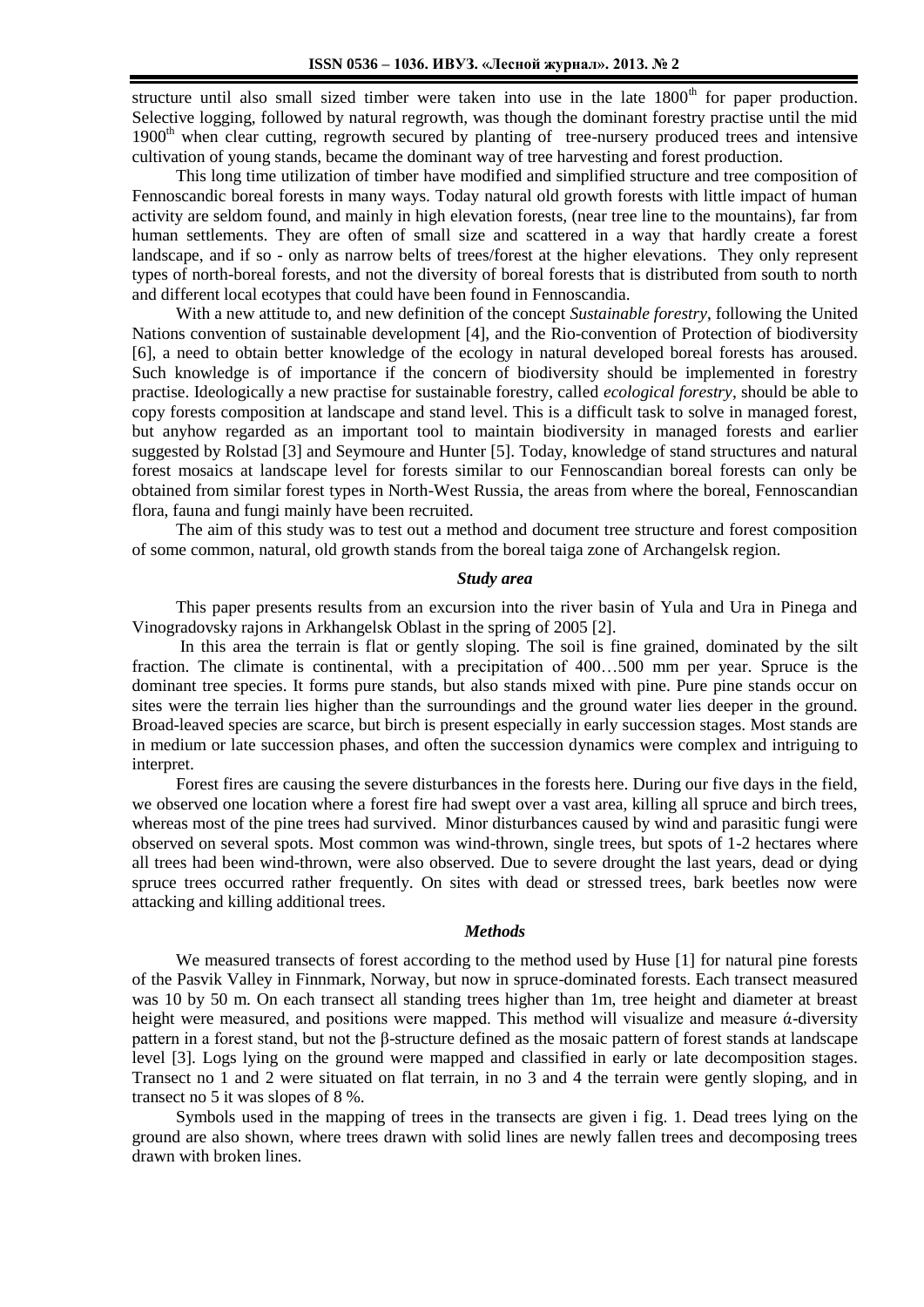# Symbols used in the drawings

Fig. 1. Symbols used in the drawings

All together,



table.

## **Number of trees and standing volume in the five transects. Norwegian volume tables were used to calculate standing volumes**

| Transect       | Age of         | Number        | Basal area, | <b>Standing</b>            | Remarks             |
|----------------|----------------|---------------|-------------|----------------------------|---------------------|
| no             | dominant trees | of trees /ha. | $m^2/ha$    | volume, m <sup>3</sup> /ha |                     |
|                | 250            | 1340          | 19          | 210                        | Spruce and birch    |
|                |                | 100           | 9           | 105                        | Pine                |
| $\overline{c}$ | 250            | 1520          | 26          | 305                        | Spruce              |
| 3              | 300            | 2120          | 17          | 170                        | Living spruce trees |
|                |                | 280           | 7,5         | 85                         | Dead spruce trees   |
| 4              | 200            | 1720          | 20          | 145                        | Spruce              |
|                |                | 40            |             | 10                         | Pine                |
| 5              | 100            | 1000          | 9,5         | 205                        | Spruce              |
|                | 250            | 120           | 3           | 75                         | Pine                |
|                | 100            | 600           | 6,5         | 115                        | Birch               |



*Fig. 2. Vertical- and horizontal projections of a spruce- dominated stand in a mediumor late succession phase. Gap dynamics will now transform the stand towards a multilayered, multi-aged phase*

*Transect no 1* was an old tree stand on plain terrain near the Yula River. The soil was fine-grained sand with a thick raw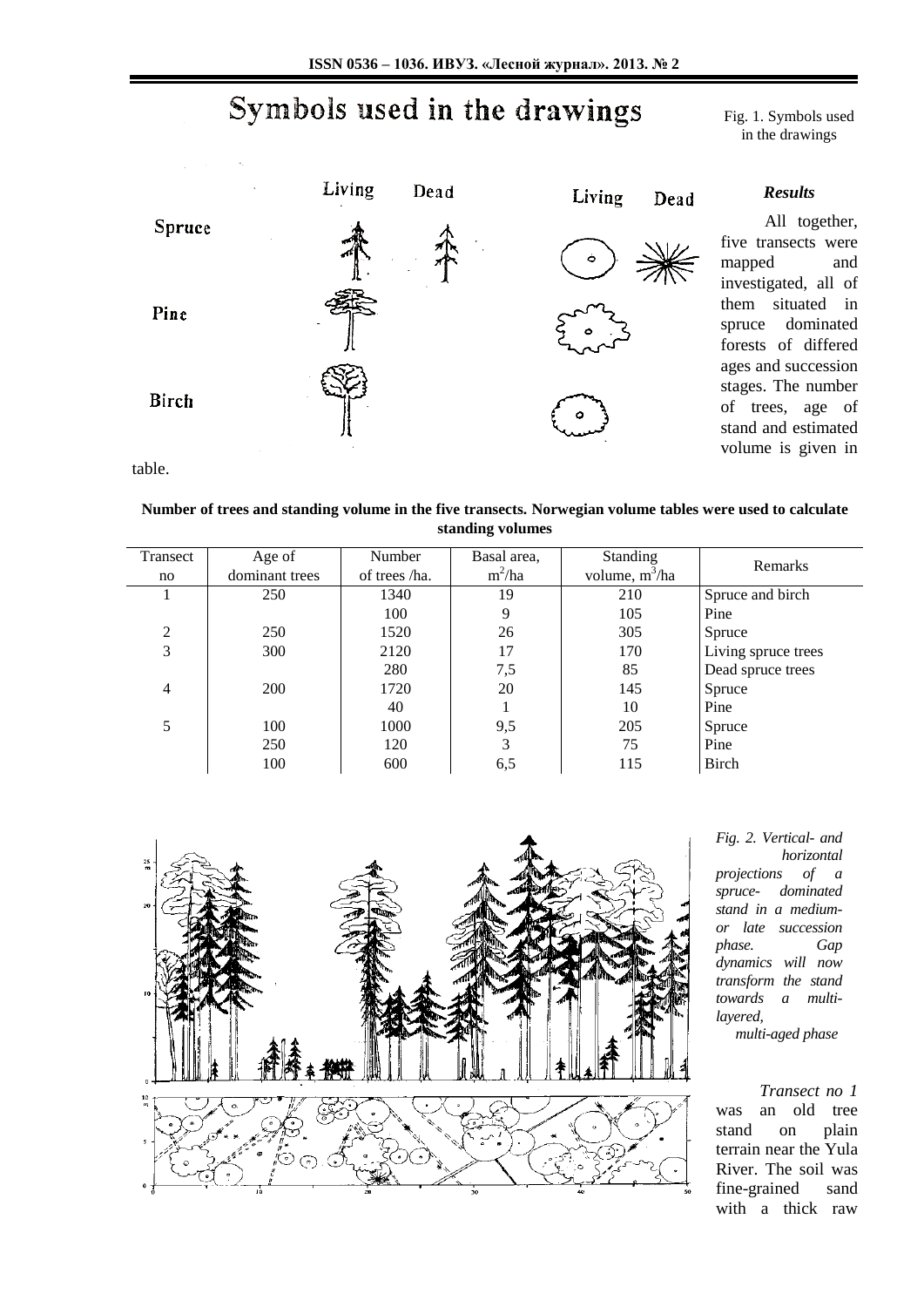humus layer. Spruce (*Picea abies*) was the dominant species, but a few old pines (*Pinus silvestris*) were mixed in. The oldest trees were about 250 years old and up to 26 m high (fig. 2).

This stand showed a succession after a forest fire more than 250 years ago when only the pine trees survived. Single trees and fallen, decomposing logs of birch (*Betula spp*.) showed an earlier presence of this species. The stand was now in a phase of decomposition, where gap dynamics now will transform the stand into a multi-aged, multi-layered phase. I can also be hit by a fire and thus start a new secondary succession.

*Transect no 2* was a continuation of transect no. 1, but the terrain here was about one meter lower and sometimes flooded by the Yula river, probably each spring. The soil appeared to be more fertile, and the dominant trees were 2 m higher and had larger diameters than the trees in transect no 1 (fig. 3).

This pure spruce stand was more even, and gap dynamics had just started. Most of the fallen logs were in early decomposition stages, showing that they had fallen during the last few years. There were only a few logs in late decomposing stages. This corresponded to the stand structure



that showed only small gaps, and the

Fig. 3. Vertical- and horizontal projections of a spruce stand in a medium- or late succession phase. Most of the fallen logs were from the last few years. In these gaps regeneration will appear and the stand will develop into a multi-storeyed and multi-aged stand

regeneration was of young age. The even structure and crown canopy indicate that this stand probably might have been

caused by the same fire as transect no. 1.

The fact that this transect lies lower than no. 1, makes it also possible that it was not burned at that time. In this case this stand has developed over a longer period of time. In the right part of this transect, the trees were all old and large, but in the left half there were trees of different ages and heights. This distribution of heights and ages indicates that gap formation and regeneration has taken place in a long period of time.

*Transect no 3* was a spruce stand near the river Ura, on fine-grained soil and gently sloping terrain. The dominant trees were 250 – 300 years old, and up to 27 m high. The trees were now suffering under drought stress and severe attack from bark beetles (fig. 4).

The structure of this stand indicates a late succession stage. Here were trees of all ages and heights and also gaps with regeneration. The drought and attacks by bark beetles had killed the largest trees, and if it continues, it will bring the stand back into an earlier succession stage.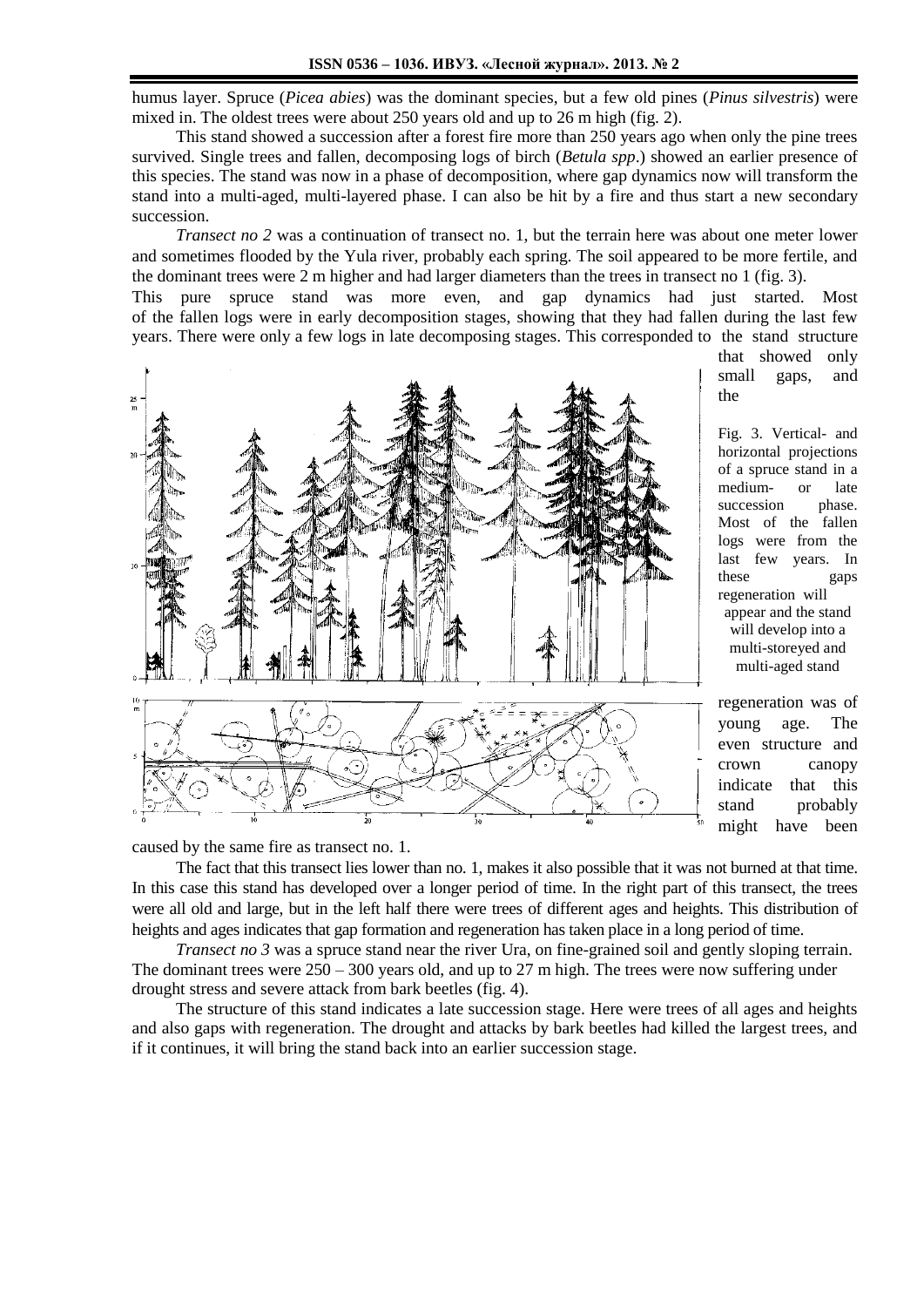

Fig. 4. Sprucedominated stand near the river Ura on silty soil and gently sloping terrain. The stand was in a late succession phase, now under drought stress and severe attacks from bark beetles. If the killing of the largest and oldest trees continues, the stand will be brought

> back to an earlier succession stage

*Transect no 4* was a spruce stand with some pine trees mixed in, on fine-grained soil and gently sloping

terrain near the river Ura. The dominant spruce trees were 150…200 years old, and up to 21 m high (fig. 5).

This transect was only 200 m from transect no 3, and had the same ecological conditions. The stand has developed after a fire 150...200 years ago. The fire did not reach transect no 3, probably because of a small stream between the two transects. The fallen logs caused by the fire were now completely decomposed and not longer visible on the ground. Here and there regeneration occurred on straight lines, indicating that it has generated on rotting logs after the fire, so-called carcass regeneration. Most of the present logs on the ground were now in early stages of decomposition, indicating that the stand was in an early stage of succession. Only a few gaps had so far occurred, and the regeneration was of young age. Some of the largest trees were killed by drought and attacked by bark beetles, thus making new gaps and



a more open stand. Fig. 5. Sprucedominated stand near the transect no3 on silty soil and gently sloping terrain. The stand was in an early succession phase, now under drought stress and severe attacks from bark beetles. If the killing of large trees continues, the stand will be more open and

more regeneration will develop

*Transect no 5* was a mixed stand of spruce, pine and birch on fine-grained soil.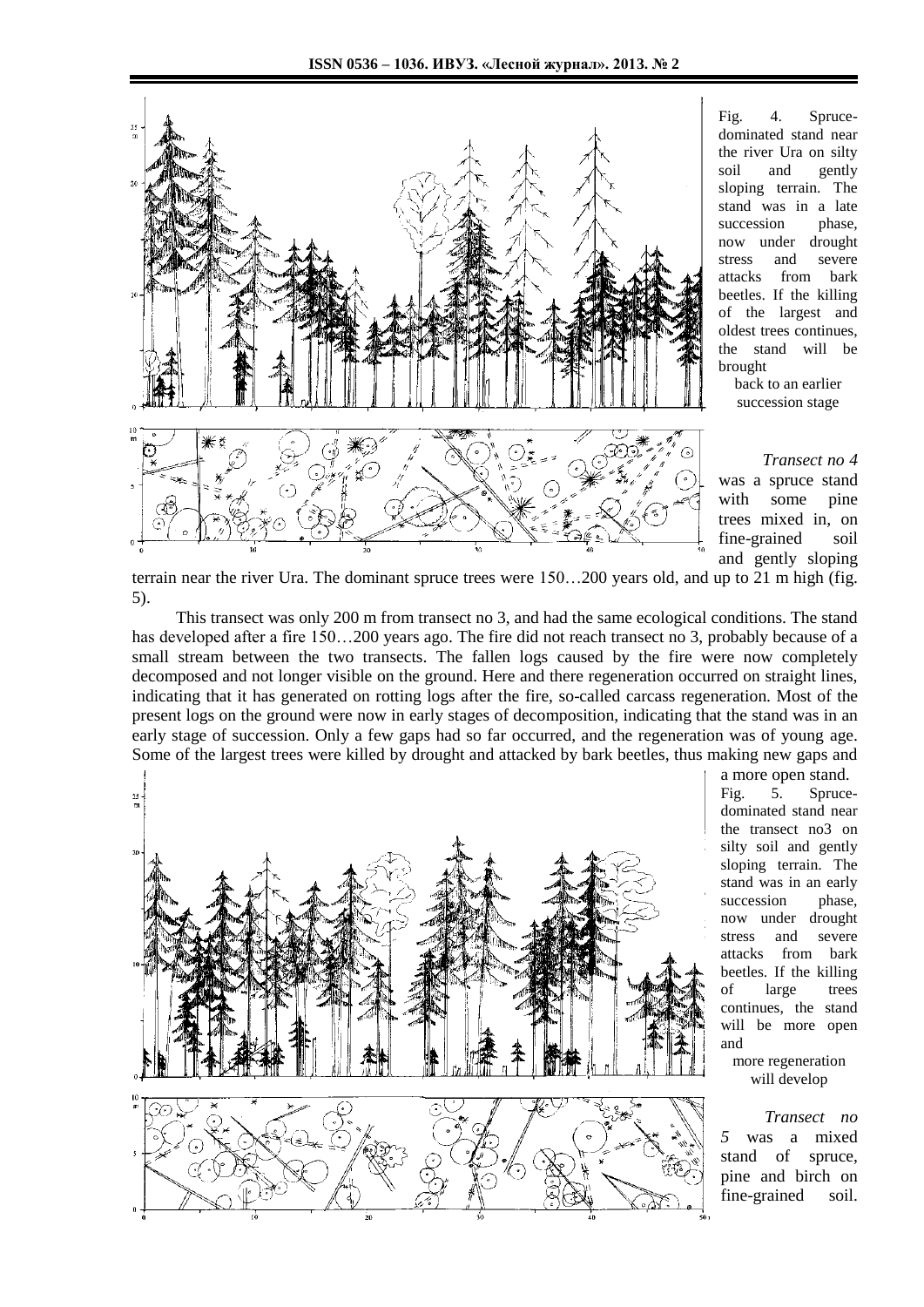The terrain was sloping 9 % and with an exposition to the west. The pines had survived a fire 100…150 years ago and were about 250 years old. The birch and spruce had generated after the fire. They were up to 25m high and the pines up to 28m high (fig. 6).

The stand was in a phase of elimination, where the birches were losing ground and the spruce gradually would take its place. Lying logs were mainly of small and medium diameters and in early stages of decomposition, which is in accordance with the early succession stage of the stand.

Further development of this stand will be a continuous struggle between individual trees and species. In the end the birches will be supplanted by the spruce, and the stand will be a spruce-dominated stand with a few pine trees. An interesting observation was the lack of regeneration of pine. There must have been seeds from the pine trees after the fire, but they have for some reason not been able to compete



as the stand also has regenerated from birch- and spruce seeds brought there from neighbouring stands.

Fig. 6. A mixed stand of spruce, pine and birch in early succession stage. The pines have survived a fire 100- 150 years ago, and are about 250 years old, and the spruce and

birch have generated after the fire. Now there is a tough competition for survival between individual trees and species. In this struggle the birch will gradually loose, the spruce and pine

will be the winners and the stand will be dominated by spruce with a few pines mixed in

#### *Conclusions*

We found that such kind of transect descriptions could be a valuable tool to demonstrate by drawings and calculations the different ά-structure of forest stands also in spruce-dominated forests. Our transect descriptions of different forest stands give only brief examples of forest structures from a natural forest landscape with a very complex diversity in succession history. These forests might "from distance" look quite simple with a simple so called β-diversity, but walking in these forests reveals a great ά-diversity, - a complexity of tree stands and structure that hardly nowadays can be found at landscape level in Fennoscandia. If such transects could be measured and described for several forest stands of different successional, and known history, they could be a realistic and useful tool for an ecological based model forest.

We though realize that the forests complexity is large even within forests of same age, but this complexity can and should be demonstrated by further research of the kind described in this article.

In the Yula and Ura forests visited by us in 2005 signs of different forest fires could easily be recognized in pine dominated forests – as the vegetation development of the forest floor was different as well as the regrowth of young pine trees indicated the time since the last fire had passed the spot. In old, spruce dominated forests gap dynamics were easily observed as a combination of wind- and snow broken trees surrounded by newly beetle-killed or beetle attacked and dying trees. The gaps could be quite new or had been extended over decades as we observed regrowth in these spots of different age classes. Fungi (and maybe the species *Fomitopsis pinicola*) were supposed and hypothesized by us to be the primary source for the gap-development.